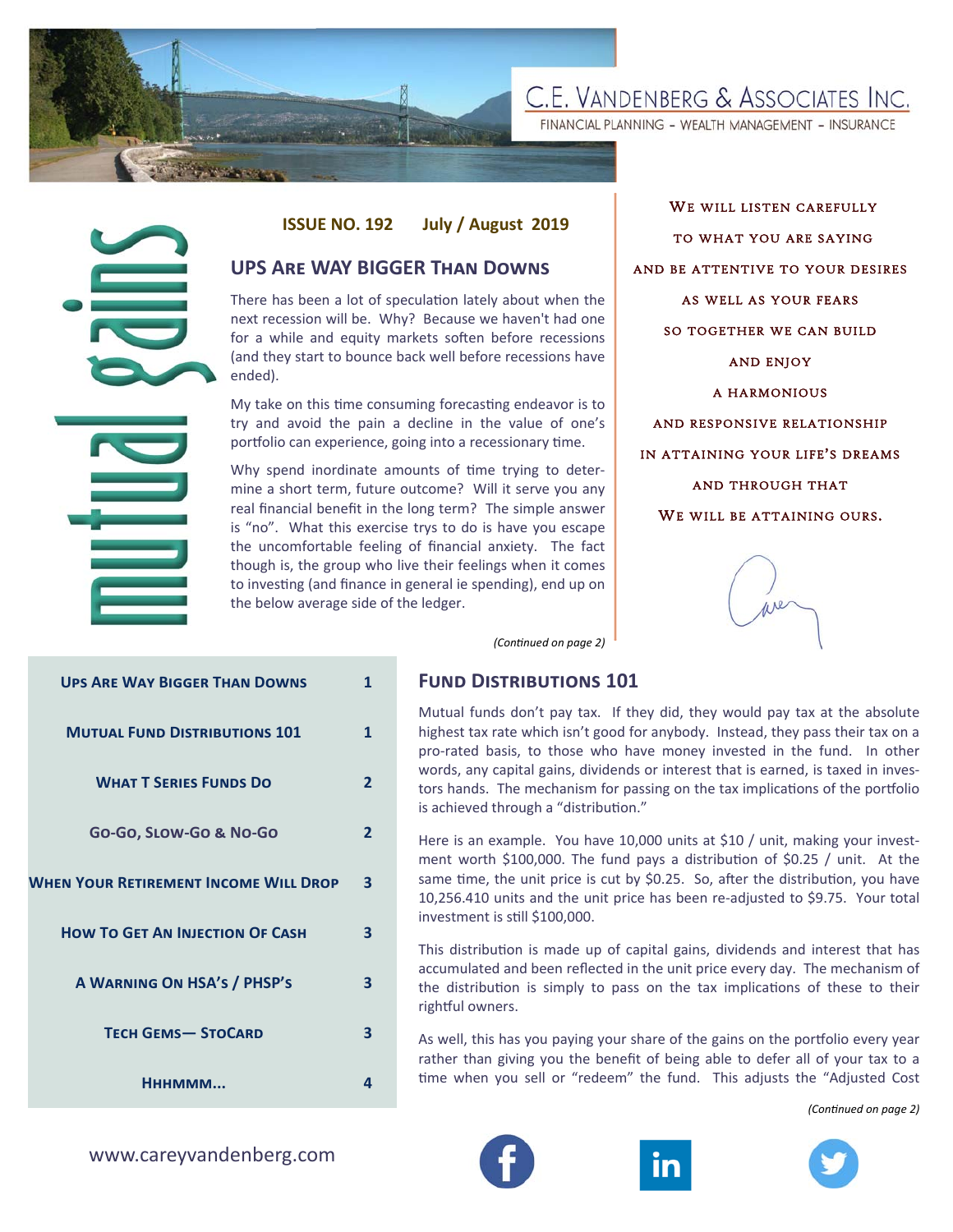### *(Ups & Downs.ConƟnued from page 1)*

# Historical Bull and Bear markets: S&P/TSX Composite TR 265.5% erage return in pe 198.39 30.6%  $-22.9%$  $-31.29$  $-40.8%$  $-48.3%$ 48.5% ery 1, 1977 - March 31, 2019. This chart sh

Why I know this is 1) through history of investment markets and 2) being involved in people's financial lives on a professional level for over 30 years.

I want to focus your attention though on #1 by looking at the graph on the left. Trying to avoid those small red bars puts you at risk of missing much of the blue bars. You not only have to get the avoidance part right but you also need to be timing perfectly on the other side. You have to make 2 bets and both have to be right. However, if you ride through the red you are guaranteed to get all of the blue. (Case in point: I know some people panicked after the last quarter of 2018 and so far in 2019 the DOW, TSX & S&P indexes are up 11.84%, 13.82 & 15.16% respectively, as of June 14th).

Now, I'm not saying to be uninformed or ignore information. Hav-

ing an idea of what to expect in the future can fortify your emotional strength. I do this all the time myself, anticipating all kinds of bad scenarios in all areas of life.

Currently, it appears that there isn't much danger of a recession. In fact, growth has been higher than what was originally thought back in October 2018. As well, of all the indicators you can sift through, in aggregate, show economic health. Could there be a slowdown? Perhaps. However, the recession window seems to be in the 2nd half of 2020 at the earliest (just so you know) and what will push us there is trade wars.

The key thing to focus on is to have a highly successful (and disciplined) active management at the helm of your portfolio, one that is continually culling your portfolio of over-priced holdings, with a list of holdings they want to buy should they become underpriced. This gives your portfolio a lot of "dry powder" (cash) that can be used to buy investments at very cheap prices, when there is "blood in the streets". That will make your own blue bars, even bigger.

## *(ConƟnued from page 1)*

Base" or "Book Value" upwards so you aren't paying tax twice (which is why Book Value is not the amount you invested and has no relevance to gains or losses, despite what a portfolio statement may say). I've written about that common and age old misconception in Mutual Gains, #182 which you can find here (go to page 2).

# **WHAT T SERIES FUNDS DO**

Series T funds are a distribution structure on an existing mutual fund to provide tax efficient cash flow on a monthly basis. This cash flow or "distribution" (different from the ones I mentioned in the previous piece) are for the most part, a tax free "return of capital". With these T funds, you can choose the distribution you want, often 6 or 8%. The fixed distribution you receive is simply your own money being paid back to you.

The reason T funds exist is so an investor, who is in a relatively high tax bracket, will get back their own money, instead of actually selling units of the investment, every month, to fund their monthly income needs. This can work beautifully for someone who is subject to OAS clawbacks. The downside is, at some point, you may have taken out all of the money you put in. That actually isn't bad though.

Here is an example to show what I mean. You originally invested \$100,000 and took out by way of a T6 (6%) distribution, \$500 / month over many years. Sometime in the 16th year (in this example) your investment hopefully has grown faster than \$500 / month. At a 6% / year compounded rate of return, you would still have an investment balance of \$94,000 at year 16. You've taken out \$96,000 and you still have \$94,000 on \$100,000 initial investment (crazy, isn't it?). In the second half of year 16, your T series distributions are 100% capital gains. You have essentially deferred the triggering of capital gains until then. That is what T series are for and they can be a very effective financial planning tool. Here is a more detailed explanation of how T-Funds work and a couple of case studies.

# **GO-GO, SLOW-GO & NO-GO (3 PHASES OF RETIREMENT)**

During retirement, you don't have the same needs when you first retire than when you are well into your 80's. Here is a snapshot of the 3 phases of retirement that most retired people experience:

Stage 1- This is the "time of your life" stage, age 65-75. You are feeling great. All your time is yours, and most likely, you are in a good financial position. You are travelling and engaging in all the hobbies and activities you thought about when you were working but didn't' have enough time to fully engage in them.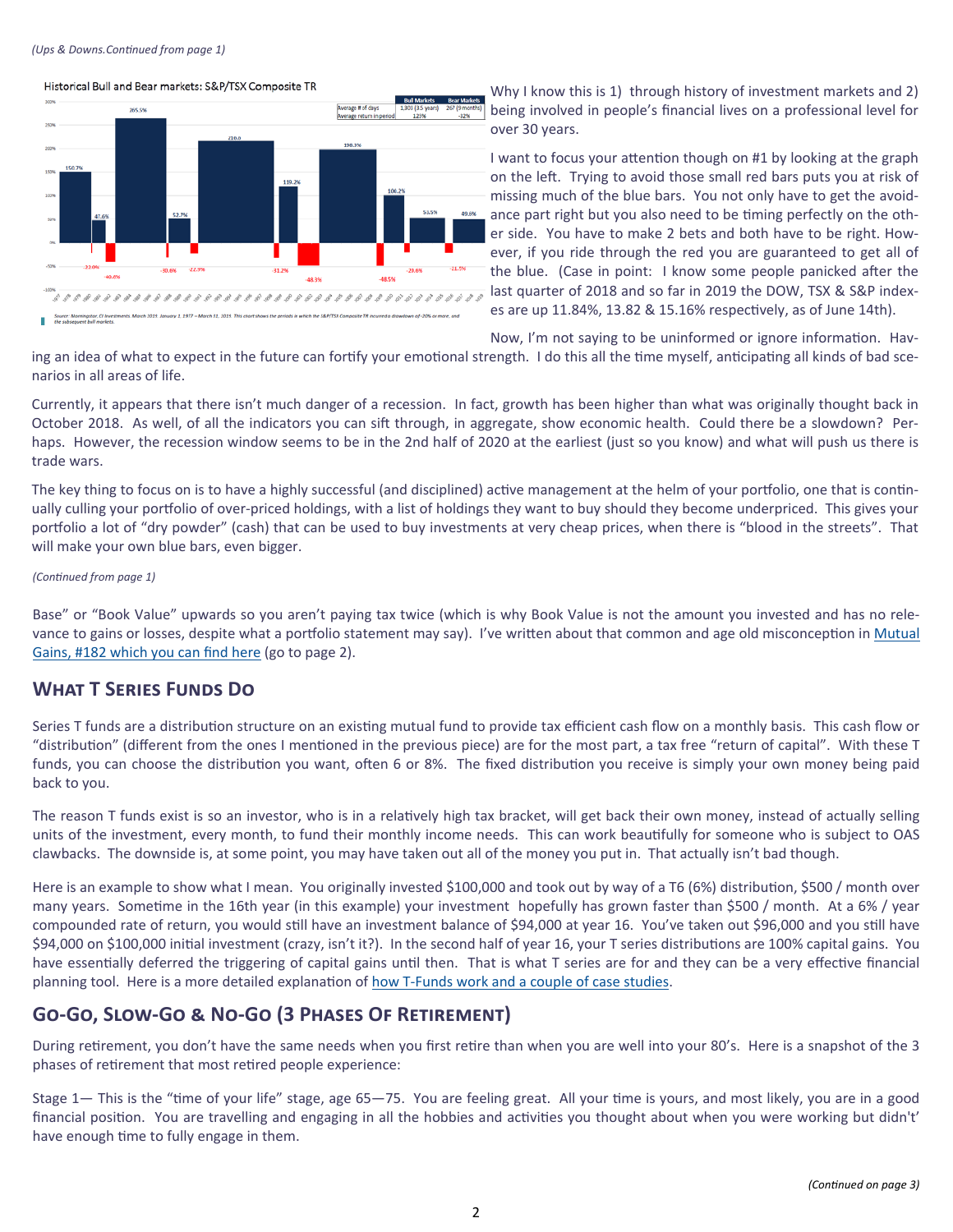Stage 2- Travel will probably slowdown from age 75 to 85. You will likely want to be in very close proximity to people who are in the same age group; those whom you've had long personal relationships with.

Stage 3— Age 85 and up. You'll probably want or need other people to do the things you could easily have done yourself, in your younger days. If you were living away from your adult children, you may be moving closer to them. As well though, that has to be balanced with maintaining key relationships you relied on in Stage 2.

# **YOUR INCOME WILL DROP WHEN YOUR SPOUSE PASSES**

The maximum base income a couple can get from CPP and OAS is just over \$3,500 / month. I've checked Cheryl and my own government benefits and it looks like we'll be getting just shy of that (if we were 65 today and actually stopped working, that is).

That however, is as long as we are both alive. When one of us passes on, CPP and OAS will stop for that person. The fact that OAS stops makes sense. It is a government benefit that isn't funded by one's own contributions. It is simply a government funded benefit. However, with CPP (which most working people contribute to), unlike a company "defined benefit" plan, CPP benefits will stop completely if the other person already gets full CPP. If I passed on before Cheryl, her CPP will have another ~\$50 / month added to it, giving her the maximum CPP any one person is entitled to (\$1,154.58 / month). So, in simple terms, if both of you are expected to get the full CPP when you retire and one of you passes away, the CPP & OAS that you received as a couple, will be most likely, cut by as much as 50%.

The exact amount a surviving spouse will get isn't really clear as CRA can't give you those numbers. You won't really know until the event happens. For example, CRA says that you will get 60% of your deceased spouse's CPP if they were 65 or older and only 37.5% if they were under 65 but, the reality is, you may end up with less than that amount. So, when working with your Financial Planner, make sure you either underestimate what you will receive from CPP and OAS or can make up a potential shortfall through your own income producing assets. This is especially critical if the majority of your retirement income will be coming from CPP and OAS.

PS. This topic idea was suggested to me by one of my great client relationships and very good friend, Tom B. Thanks for that Tom.

# HOW TO GET AN INJECTION OF CASH (WHEN YOU REALLY NEED IT)

What I mean by "when you really need it", is when you find out you, have suffered a heart attack, stroke or find out you have cancer. Many people are covered through a Disability Insurance (DI) plan through their work however, normally, that money only starts coming in after you are "disabled" for at least 90 days. When the money does come, you get it as monthly income, to replace your existing income.

If you need a lump sum of cash immediately, to pay for time off or to allow you to search for health care outside of what our publicly funded medical system pays, then Critical Illness Insurance (CI) is the way to get it. Nothing else will do that (other than maybe a substantial gift from extended family). Life insurance helps your family survive financially, should you die prematurely, disability insurance replaces your income (normally after 90 days of not being able to work) and Critical Illness Insurance fills the hole in between. You can get as little as \$25,000, to as much as \$2 million of coverage, to insure that hole.

Of course, just because there is insurance available doesn't mean you should automatically buy it. You have to ask yourself, "what happens if.... (fill in the blank with a "God forbid" event)"? If you feel comfortable with the financial pictures you get, you will may be okay should a catastrophic event hit your family. If however, you are concerned about a worse case scenario, bring up this topic with your Financial Advisor, because after the fact, it's too late.

# A WARNING ON HEALTH SERVICES ACCOUNTS (HSA) / PRIVATE HEALTH SERVICES PLANS

I have a HAS (pka PHSP) set up for my own company, C.E. Vandenberg & Associates Inc. I've had it for, I'm guessing, 20 years at least. These administrative plans are a way of allowing company owners and their employees to have health expenses like dental, chiropractic, optometry etc. paid for by the company and because of that, make these expenses, 100% tax deductible.

The CRA has found though that there are a lot of Canadians who are getting these plans promoted to them and set up through an Insurance Agent or Financial Planner, without sticking to the rules that are laid out in the Income Tax Act. I've seen this myself in the past but now it seems CRA has put the notice out on this.

I have set my own plan up through Olympia Benefits originally and have been completely happy with how everything works. Sometimes it seems too strict but, it is either that or CRA coming back and auditing me. I'd much prefer the former. If you are a self-employed through your own corporation and your health benefits aren't 100% tax deductible, I'd highly recommend setting up an HSAa through Olympia Benefits to make all your dental, vision care, chiropractic, massage therapy etc. 100% tax deductible.

# **TECH GEMS-STOCARD**

I'm sure you have a lot of these, as I do; loyalty or member cards for various things like Airmiles, grocery stores, hotel, even a library card. I have Save On's More Rewards, MEC, Fairmont, London Drugs, PC Optimum, my Canada Post for business account details and even Icelandair. All these can be stored on your phone inside this really handy app called Stocard. No need to keep repeating your phone number in public to someone ringing up your purchase (for all to hear I might add), I can open up my Stocard app with my fingerprint reader on the back of my phone. Stocard stores all of your "cards" for quick access with the companie's logos which makes for easy visual finding. You